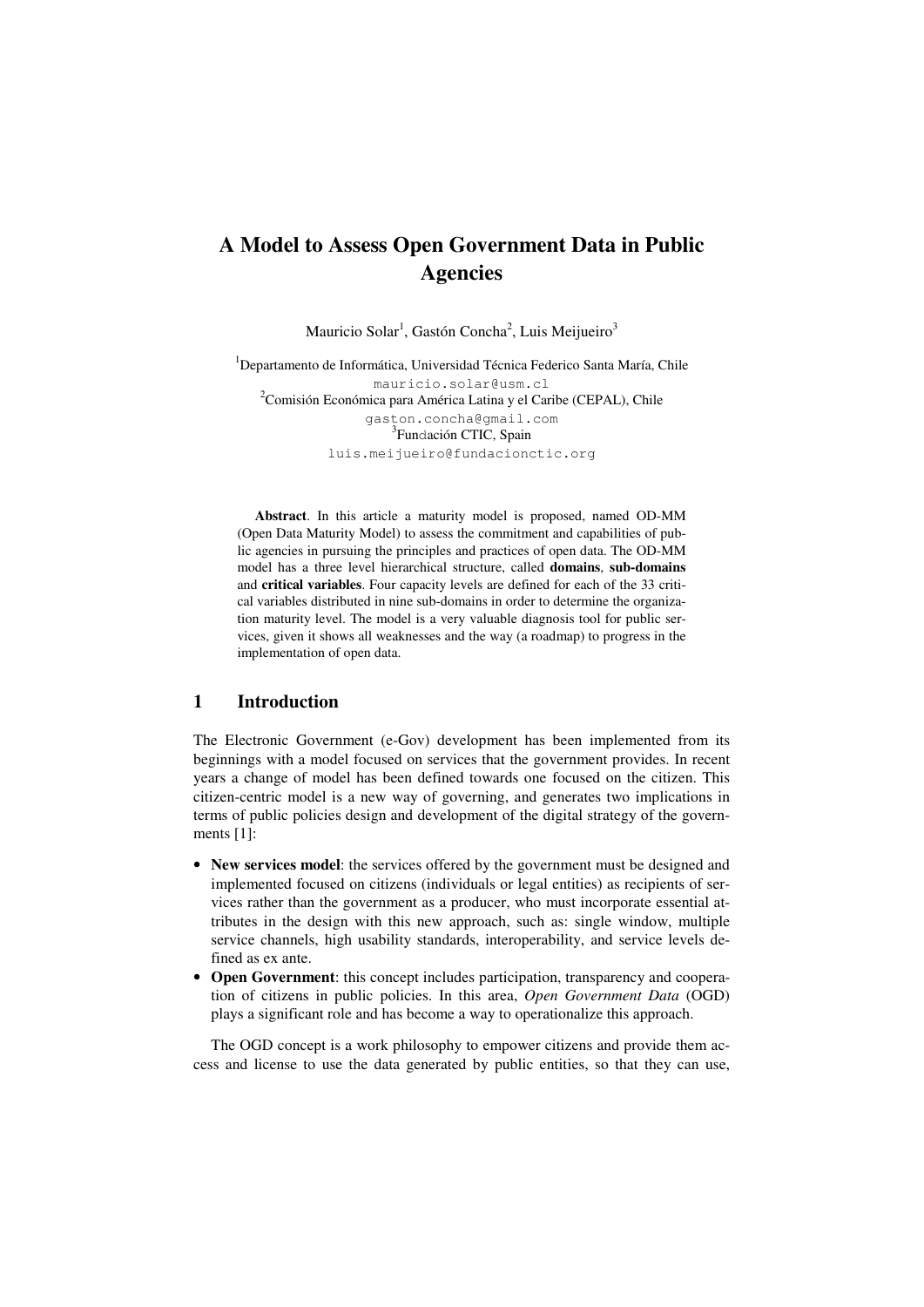store, redistribute and integrate them with other data sources. This data opening is justified both by encouraging citizen participation, strengthening democracy, as for being an innovation driving force by enabling the creation of new companies with these data.

The OGD concept is intertwined with the *Open Data* concept and *Linked Data* (linkeddata.org): *Linked Data* is a way of publishing data in such a way that it can facilitate the interaction between different data sources, while the concept of *Open Data* is oriented to a freely accessible data and without any restrictions at all to the people [2].

The *Open Data* approach attemps to put data at the disposal of all citizens, which has proven to generate an important public value. The authors of *Open Government* book [3] bring up three fundamental concepts for a better understanding of the *Open Data* impact:

- Public information is a kind of infrastructure, with the same importance level as other infrastructures (water, electricity, roads).
- Public value must be maximized as of existing data held by government.
- The open data magic is that it enables transparency and innovation.

Some countries have progressed beyond the mere access to data, where the Open Data Model has shown that it not only produces significant changes in the public sector, but it generates synergies in innovation and entrepreneurship. This is the case of the United Kingdom (UK) that through the organization The *National Archives* [4] has defined a data licenses model that allows the use and reuse of the information that is under the granted license. Citizens can access to public data, and can use it in commercial terms; this model allows the generation of entrepreneur in relation to these data.

Public Services (PS) of the government collect and produce large data volumes involving data as climatological, energy, economic, health, environment, agriculture, defense, public safety, social, cultural, budgets, among many others [5]. Unfortunately, these data may have restricted accesses, perhaps its existence is unknown, or can be in standardized or private formats, which brings into question some aspects like, why should I identify me to get public data? Why should the request for public data be justified? Why is it that a software sometimes expensive to be processed (such as SPSS), or private as Excel must be bought? How to make citizens and civil society to taking full advantage of this data? What kind of services should governments provide so as to increase citizen's participation in OGD initiatives?

Considering the importance and relevance of implementing Open Data in PS, a proposal of the model for diagnosing PS capabilities is presented in this paper to develop Open Data. The model, called Open Data Maturity Model (OD-MM) is based on the principal elements found in literature, described in next section. The elements of the model are described in section 3, and development methodology and validation in conceptual terms is presented in section 4. Conclusions can be found in last section.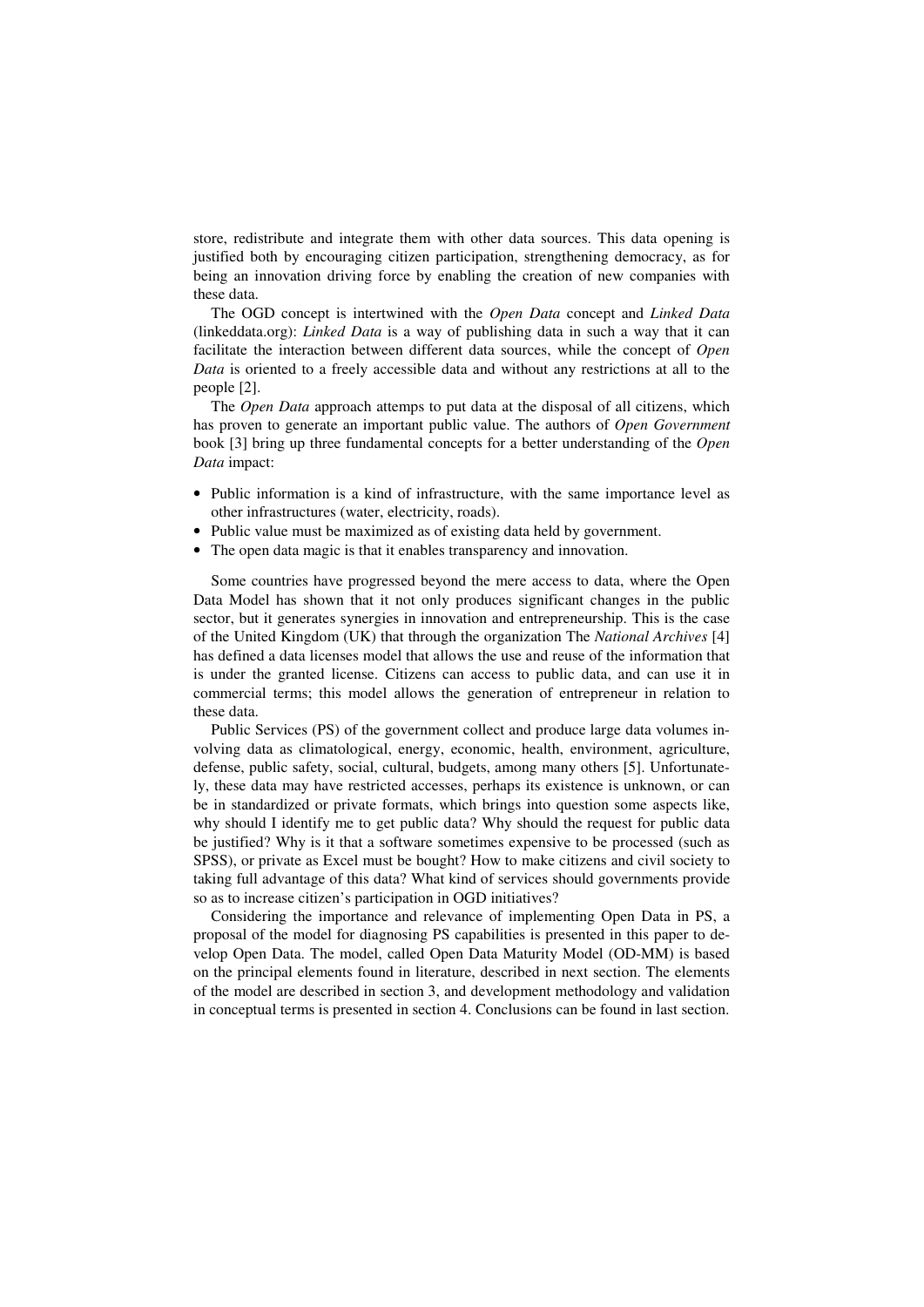# **2 Alternatives for diagnosing Open Data Implementation**

Although it was not dully made official, a classification proposal exists about how open and usable are the data that a public agency can provide. Sir Tim Berners-Lee or TimBL (www.w3.org/DesignIssues/LinkedData.html) proposed the well known "five stars" test for the data publication.

In December 2007 a group of researchers in Sebastopol, California, developed the 8 principles for OGD's, designed for a better understanding of these concepts and to define why OGD is essential for democracy. One of the key concepts for the development of these principles was to establish that the information becomes more appreciated if shared, because it not only benefits the end user which is civil society, but it also makes more efficient the use of public resources. The 8 principles established for considering government data as open are found in www.opengovdata.org/home/ 8principles.

Reggy in [6] defines a model with 4 levels for each of the 8 principles above mentioned, based principally on the W3C guidelines and the COI of the UK. For each principle a score is assigned according to the following: Level  $0 = 0\%$ ; Level  $1 =$ 33%; Level  $2 = 66\%$ ; and Level  $3 = 100\%$ . A compounded indicator allows measuring the overall quality of each program evaluated by simply calculating the media of the score associated to the 8 principles.

MELODA (MEthodology for reLeasing Open Data) is a tool to accelerate releasing of information to society. It was not designed exclusively for public agencies, but it also included the private sphere, weakening its proposal as a tool of diagnosis for the public sector (gobernamos.com). MELODA evaluates available information from a data source (the same information that anyone could reach, including commercial uses mixed with private sources). This requirement restricts the number of analysis dimensions, which currently covers three dimensions: Legal Frame, Technical Standards for data releasing, and Accessibility to information. Five maturity levels are considered for each dimension. Levels from 1 through 5 for each dimension are marked as 0%, 25%, 50%, 75% and 100%. Each dimension is weighted the same as the others, so the global assessment for a single data source is composed by one third of each assessment. The global assessment of a PS that releases data is the average of each data source assessment released by the institution.

The *Carter Center* (www.cartercenter.org/documents/2012.pdf), in its 2008 Action Plan, provides policies focused on access to information as a human right in all cultures and government systems. It recommends that governments and international organizations must ensure this right by providing: fair exercise of the access rights, training of public officials in the practice and application of access rights, public education to empower such a use of the law, among others.

The stage model for OGD proposed in [7] has two main dimensions, namely organizational and technological complexity and added value for data consumers.

According to literature, OGD presents challenges in several fronts, the most relevant are: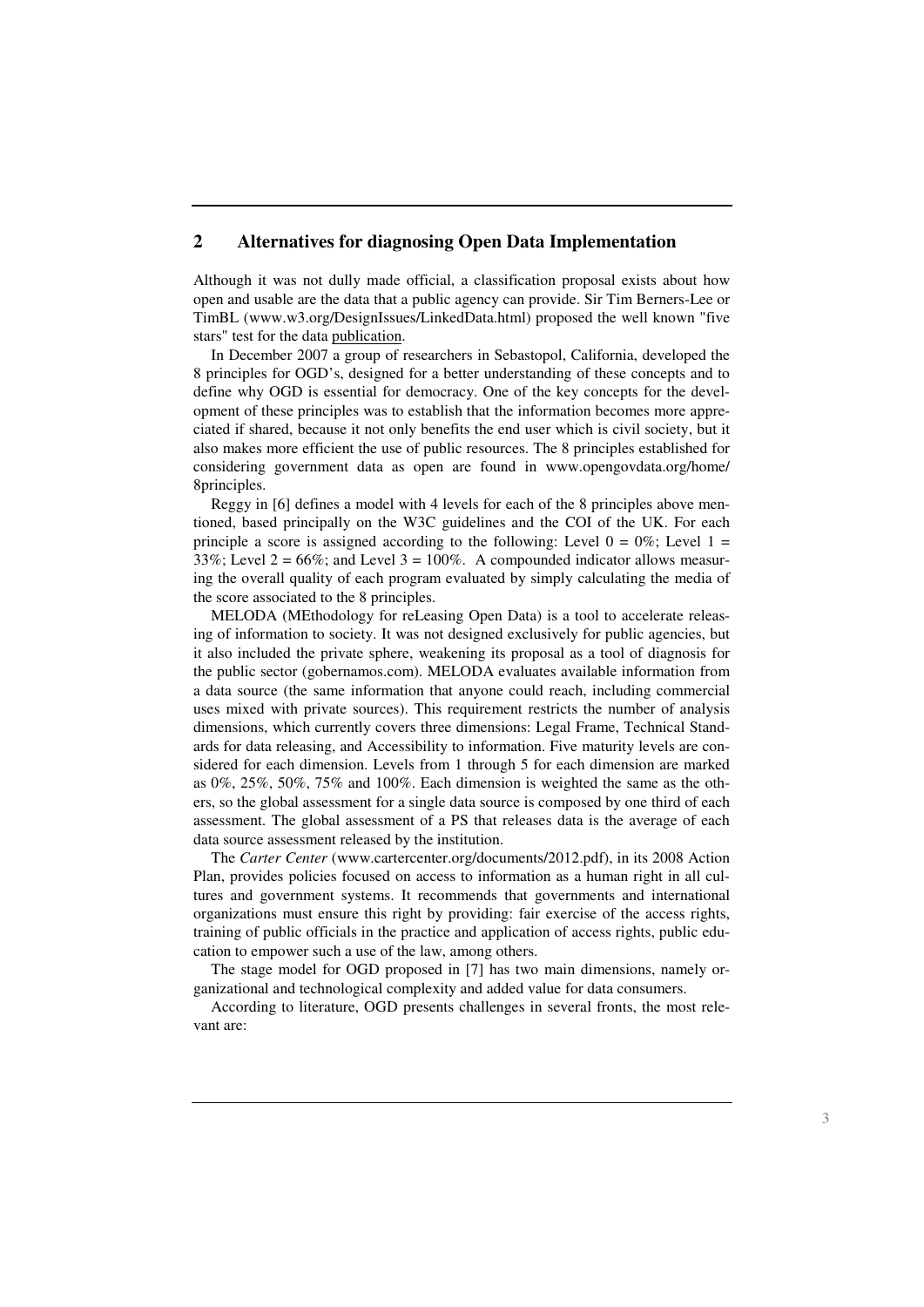- Experience in different countries shows that it is necessary to train those who will be responsible for OGD in each public agency, which takes time.
- Not all data have the same quality; how reliable they are, how they are represented, and so on. It is necessary to establish a set of metrics that could help consumers of these data.
- It requires a strong political support and to considering an OGD as a fundamental policy to improve the government transparency. Without an appraisal from the political world, every effort will remain in good intentions. Moreover, this support should be reflected in a resources allocation, since as any other public policy, implementing OGD requires time and money in order to make it possible to managers to carry it out (as described in [8]).

Important elements that can be identified in literature and that should be considered when diagnosing the implementation of Open Data at PS level are those that stand out in successful cases described in literature. Among these perspectives the following are important to be considered:

- The **establishment** of a PS, given that the importance of leadership and strategy in OGD initiatives is highlighted in literature.
- The **legal aspect**, allows to having a legal frame when implementing *Open Data*.
- The **technological perspective** as for the accomplishment of *Open Data* principles, such as access to data, data quality and its availability.
- The **citizen perspective** as from participation and collaboration point of view.
- And **developers** and entrepreneurs in the reuse of data.

All these elements are considered in the maturity model proposal to assess the capabilities and maturity of public institutions in the *Open Data* implementation. We merge the first two perspectives (establishment and legal aspects) into a single domain, as well as the last two above mentioned (citizen and developers perspective), so that the proposed model has three perspectives that are detailed in next section.

# **3 Basis of the OD-MM Model**

It is important to clarify that the proposed model is intended to be a reference to diagnose the capacity to face the OGD in Public Services (PS). It does not intend to be a model to establish specific processes required for better services delivery but a reference for the design, management, monitoring and performance control of these processes adapted to the reality of each organization and the particularities of the public administration.

The model is based on the definition of a set of 3 elements organized in a hierarchical structure. Their key elements are the "**Domains**", "**Sub-domains**" (**SD**) and "**Critical Variables**", which can be evaluated with respect to OGD. The "domains" are SDs logical associations which in practice have to mature and therefore, are subject to evaluation.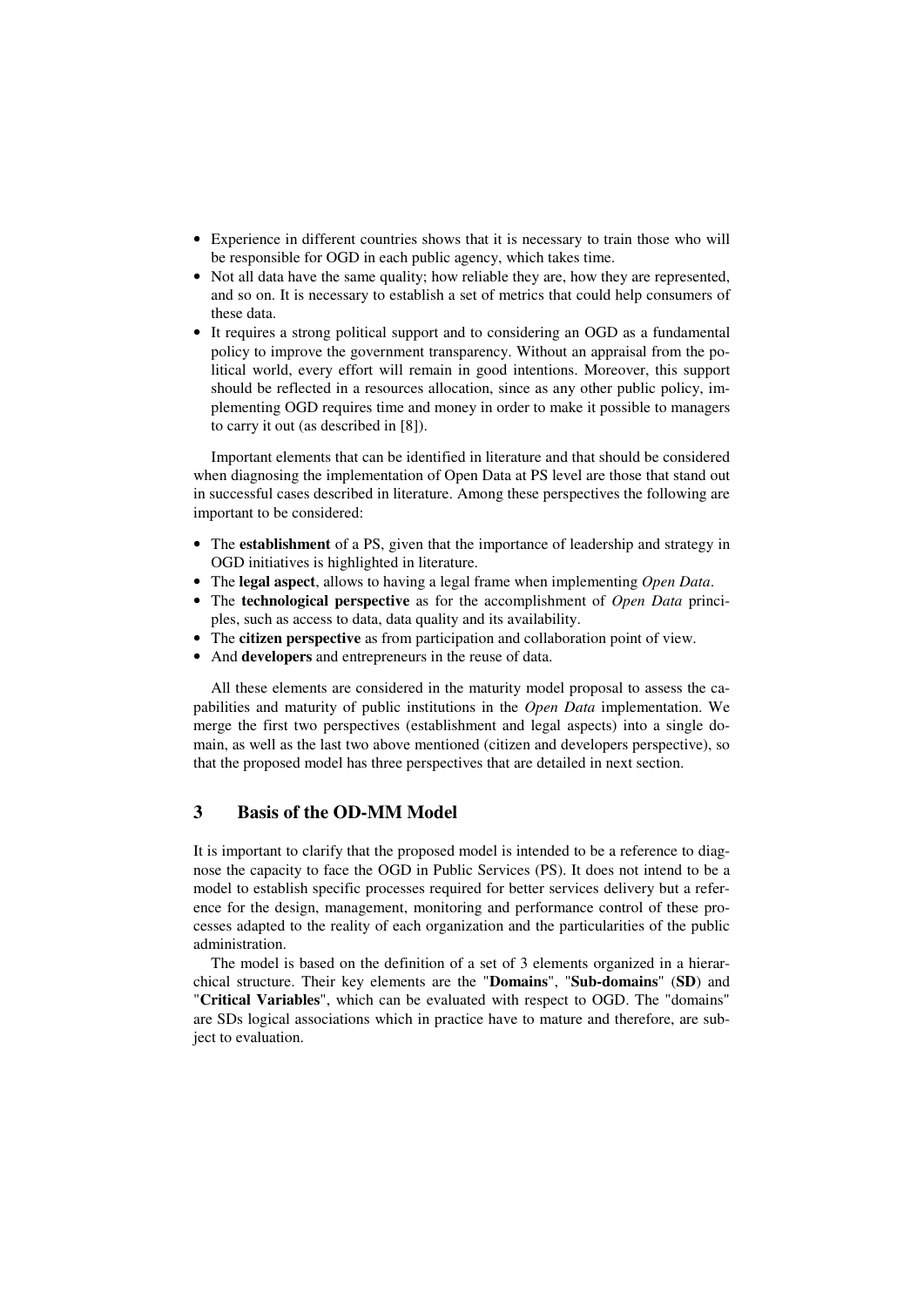Domains are the heart of the model because they are set on different Capacity Levels (CL's) that contrast with those available in a specific organization. Three domains and 9 SDs were defined in total (3 per domain). In total there are 33 critical variables distributed in the 9 SDs. They are hereunder listed.

## **3.1 ELP Domain: Establishment and Legal Perspective**

This domain determines the organization's ability to articulate a consistent vision of OGD. That is, the existence of an IT strategy aligned with a business strategy and that explicitly considers a decision and vision of the organization to be incorporated to open government. It involves high-level activities that allow to managing all resources according to the business vision and strategy and its priorities, including alignment with the guidelines of the national e-Gov, in particular OGD; includes the level of existence and confrmation of internal laws and regulations that facilitate the implementation of OGD policies and activities, and the ability of an entity to accurately perform organization, management and training activities as planned. Its SDs are hereunder described.

# **Subdomain ELP-1: Strategy, Leadership and Establishment**

Includes high-level activities that allow managing all resources according to the business vision and strategy, and its priorities; it includes the alignment with the OGD guidelines at a national level. Its CL is determined by the following **variables:**

- *Strategy:* There is an OGD strategy aligned with the central level strategy*.*
- *Leadership:* Capabilities are available to successfully lead an OGD process.
- *Establishment:* Ability to have an organization to properly managing OGD programs with all necessary coordinations with other agencies*.*

#### **Subdomain ELP-2: Laws and Regulations**

It comprises the existence and verification level of internal laws and regulations that facilitate the implementation of the OGD policies and activities. Its CL is determined by the **variables**:

- *External Regulations:* Ability to comply with external regulations.
- *Internal Regulations:* Ability to comply with internal regulations*.*
- *Licenses:* Ability to accomplish the general regulation on licensings and generate eventual specific licensings of data sets generated by the entity without breaking with open data principles.

#### **Subdomain ELP-3: Management**

This subdomain includes the ability of an entity to appropriately perform organization, training and management activities as planned. Its CL is determined by the following **variables**:

- *Training:* Ability to provide staff trained in OGD suitable skills*.*
- *Project Management:* Ability to managing OGD projects, according to standard procedures and incorporate Open Data principles on related projects.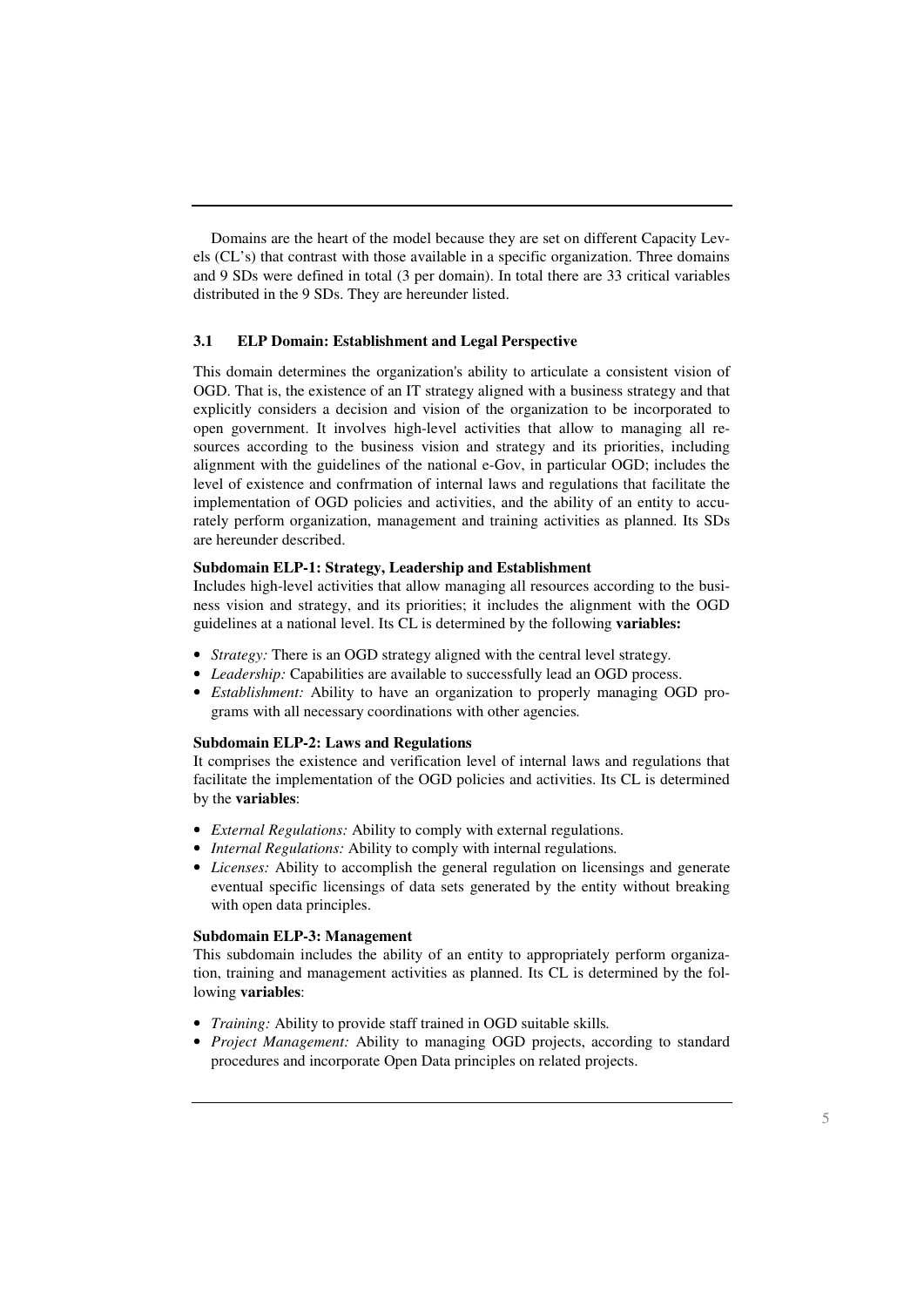• *Performance Assessment:* Includes the development of metrics and measurement of periodical results about the initiatives and programs associated to OGD and ensure an appropriate internal and external coordination.

# **3.2 TPE Domain: Technological Perspective**

This domain establishes the technological capacity of the organization to articulate a consistent vision of open government. That is, the existence of a technological strategy aligned with the strategy that explicitly considers the OGD best practices in the organization to be incorporated to the open government. Its SDs are hereunder described.

# **Subdomain TPE-1: Safety and Availability**

Involves those activities related to ensuring the existence of protocols and mechanisms to protect data infrastructure from external and internal attacks; the idea is to ensure the availability of data at all times. Its CL is determined by the **variables:**

- *Safety Systems:* The organization has safety systems that protect data integrity in the context of a systematic implementation plan.
- *Data Availability*: Data should be available in time where their access can provide them an added value, i.e., in a timely manner.
- *Data Updating:* Updating protocols, manual or automatic.
- *Tools for Measuring the Level of Use:* Control of the data use level, i.e., the existence of data collecting mechanisms of data use level.

#### **Subdomain TPE-2: Access**

Involves the activities related to the portals enabling, the existence of *Data Sets*, etc. Its CL is determined by the following **variables**:

- *Automated Data Reading:* Information is accessible through database language or other ways of access.
- *Metadata:* Existence of metadata and a type of them.
- *Categorization and Discovery Facilities:* Easiness for search, creation, and maintenance in the Web portal of taxonomies.
- *Use of Semantic Technologies:* The Web portal provides support for the semantic enrichment of data sets.

# **Subdomain TPE-3: Data Quality**

Involves the activities related to maintaining and managing the organization's data quality, in terms of Open Data existing definitions and level of interoperability of the organization's data. Its CL is determined by the following **variables:**

- *Data Format*: Use of non-proprietary formats that facilitate interoperability.
- *Free Data*: The data are not restricted by copyright or other legal restrictions that could limit their reuse.
- *Primary Data:* It should be primary data, avoiding secondary processed data.
- *Data Completeness:* Data must be complete (all the aspects are given)*.*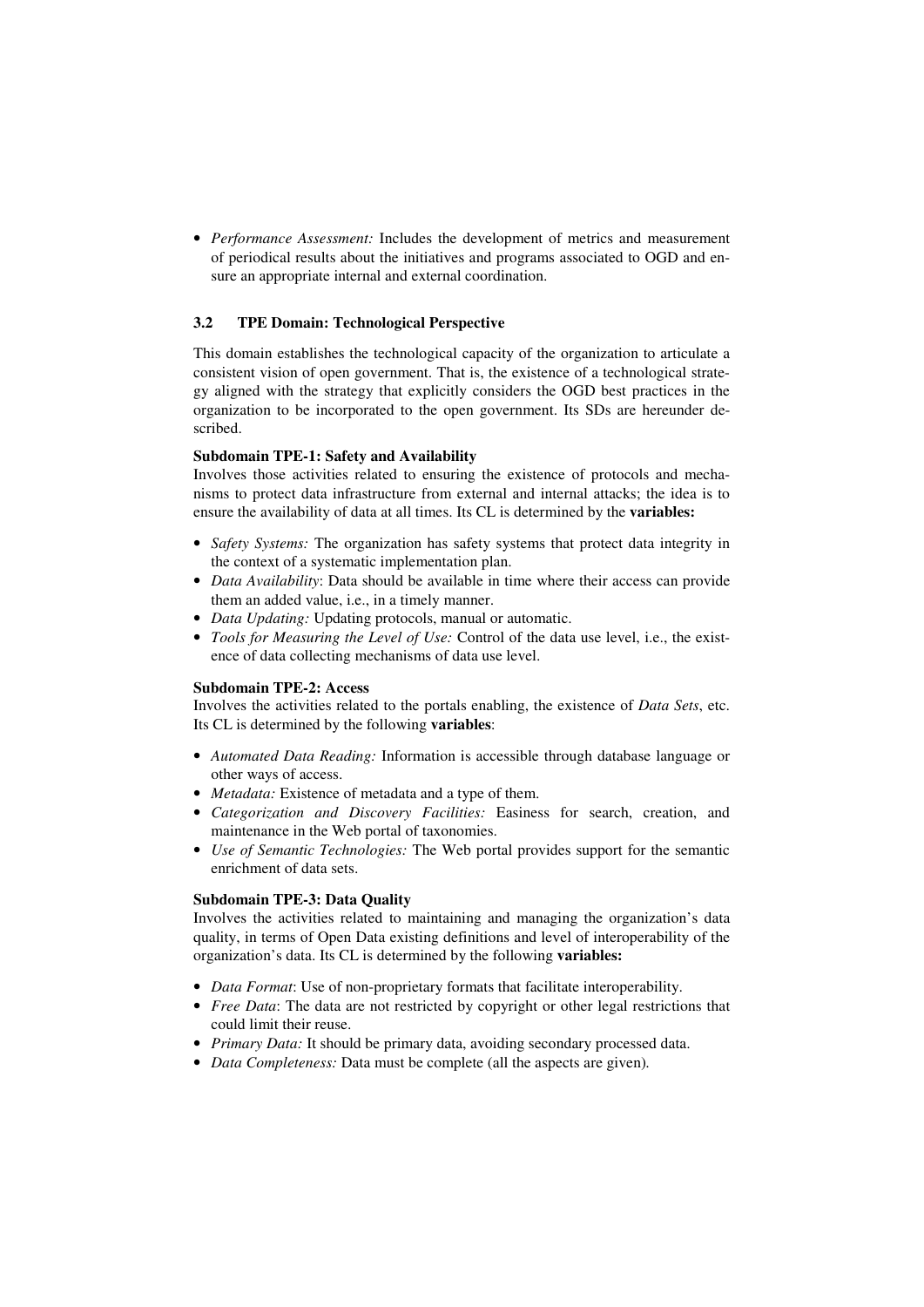# **3.3 CEP Domain: Citizen and Entrepreneurial Perspective**

This domain establishes the organization's ability to listen to public opinion, to involve citizens and collaborate with developers of applications that improve the transparency of the organization. Its SDs are hereunder described.

## **Subdomain CEP-1: Data Re-use**

Open data publication status. Its CL is determined by means of **variables**:

- *Open Data Developed Initiatives:* Number of Open Data projects completed or in progress, and status of them.
- *Number of Open Data Available:* Volume (ratio) of OD data sets published by the entity in relation to the global information provided by various means.
- *Single Access Point*: Availability of access catalogs to data sets.
- *Data Access Measurement:* Existence and management of access indicators and/or downloading of data sets, analysis of results and proposal of improvement measures (selection criteria, promotion, etc.).

## **Subdomain CEP-2: Developers**

Degree of involvement in the encouragement and assistance to the work of reusers agents (RISP: Reusers of public information). Its CL is determined by the **variables**:

- *Data Gratuitousness*: Free data access and/or data downloading.
- *Reuse Encouragement:* Existence of aid resources (documents and material published or promoted by the institution) as well as promoting, formative and networing activities, conducted or promoted by the entity.
- *Complains and Conflicts Resolution:* Reception, recording and resolution of complains and conflicts in re-using matters.
- *RISP Project Financing:* Use of available fundings for the development of reusing applications, whether it is financing offered or promoted by the entity itself or others, but advertised/processed by it.

#### **Subdomain CEP-3: Participation and Collaboration**

It includes a certain level of listening-in and adaptation to citizen's demands, as well as to dialogue. Its CL is determined by the following **variables:**

- *Participation and Collaboration Means:* Communication channels exist between citizens and the entity about RISP matters, and type of collaboration developed.
- *Participative Transparency:* Management and advertising of citizen's participation.
- *Active Listening:* Implication's degree of entities in public participation and reaction when facing the improvement to data publication and reuse.
- *Data Use Measurement*: Presence and management of indicators of use and/or applications' demand based on RISP.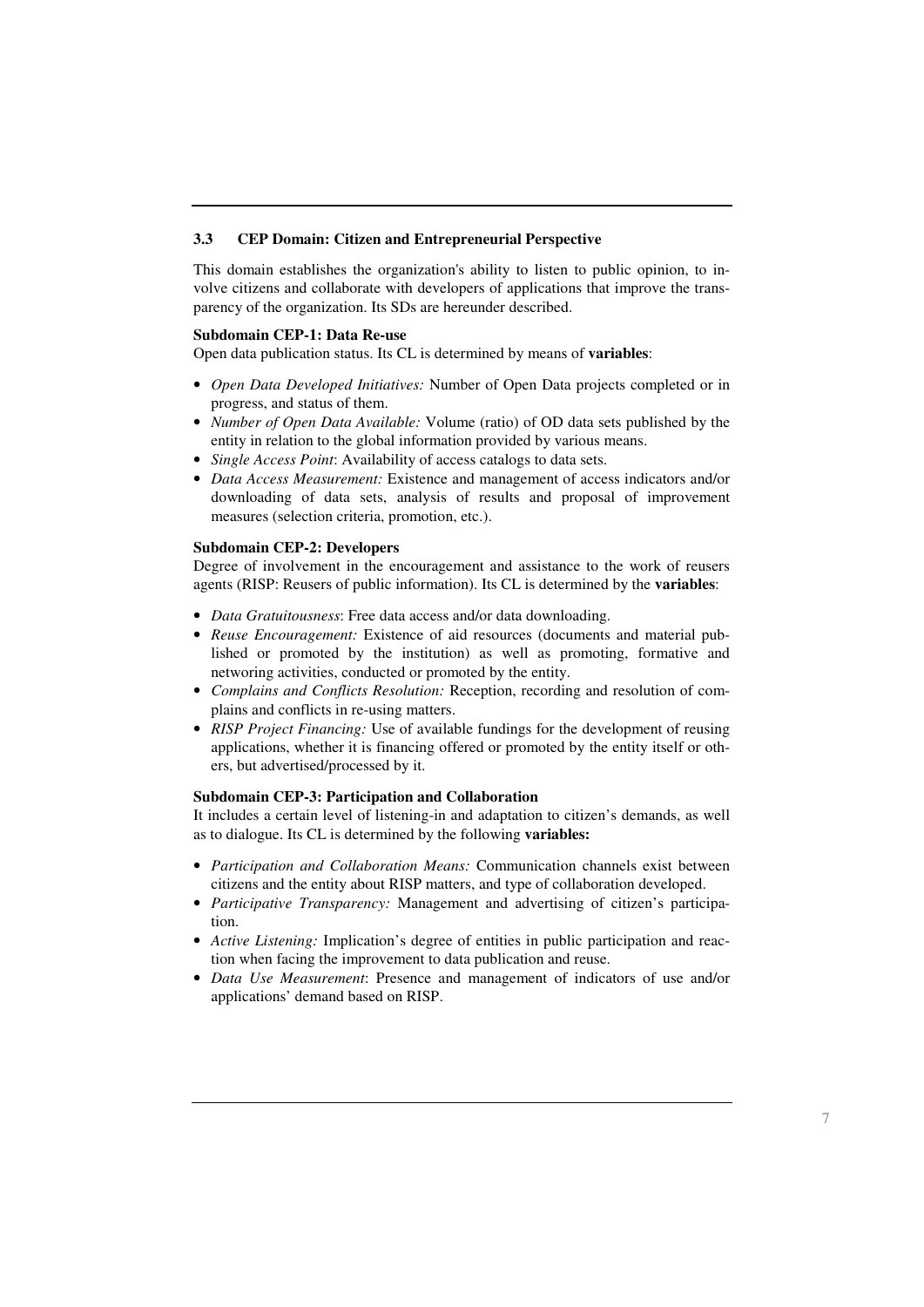#### **3.4 Capacity and Maturity Model**

Capacity is a property of each SD. The ability of a SD is determined based on the Capacity Level (CL) of its Critical Variables, i.e. what is actually measured is the ability of Critical Variables to meet certain requirements, then these capacities are weighted according to their importance and the result of this weighting is the final CL of the SD.

The Maturity Level (ML) instead, is a property of the organization as a whole. Each ML will correspond to a SD default setting in predefined CL. The ML prescribes a "roadmap" or path of improvement for the organization.

One of the important objectives of the developed model is that it can produce progressive evolution alternatives of capabilities and maturity. In order to achieve this, the generic model to be used to define the CL characteristics for each model variable is here described. Then, the relationship between the variables' capacities and their respective SD is as well described, and finally how to determine the maturity of the organization once their SD capacity is known.

For each SD an incremental measurement scale exists based on a score from 1 to 4. This scale is associated with a generic qualitative capacity model described below.

#### **Level 1: Inexistent Capacities**

- Capabilities do not exist or the SD is approached in an ad-hoc and reactive manner, tends to be applied on an individual case by case way.
- There is evidence that the SD's were recognized and need to be approached.

## **Level 2: Emerging Capacities (unformal)**

- An intuitive regular pattern to approach the SD's is followed. Different people follow similar procedures to approach the same task.
- There is no formal training or divulgation of procedures, and responsibility to follow them up rests on each individual.

#### **Level 3: Existent Capacities**

- The procedures related to the SD's were defined, documented and communicated.
- There is a formal training to support specific initiatives related to SD.
- Procedures are not sophisticated; they rather are the formalization of existing practices.
- Monitoring and measuring of compliance with procedures is possible, as well as taking actions when the apparent SD's do not effectively work.
- Standards and guidelines established apply throughout the whole organization.

## **Level 4: Advanced Capacities**

- Procedures have reached the level of best practices and continuous improvement is applied.
- The use of market standard or world-class tools helps to optimizing the SD's.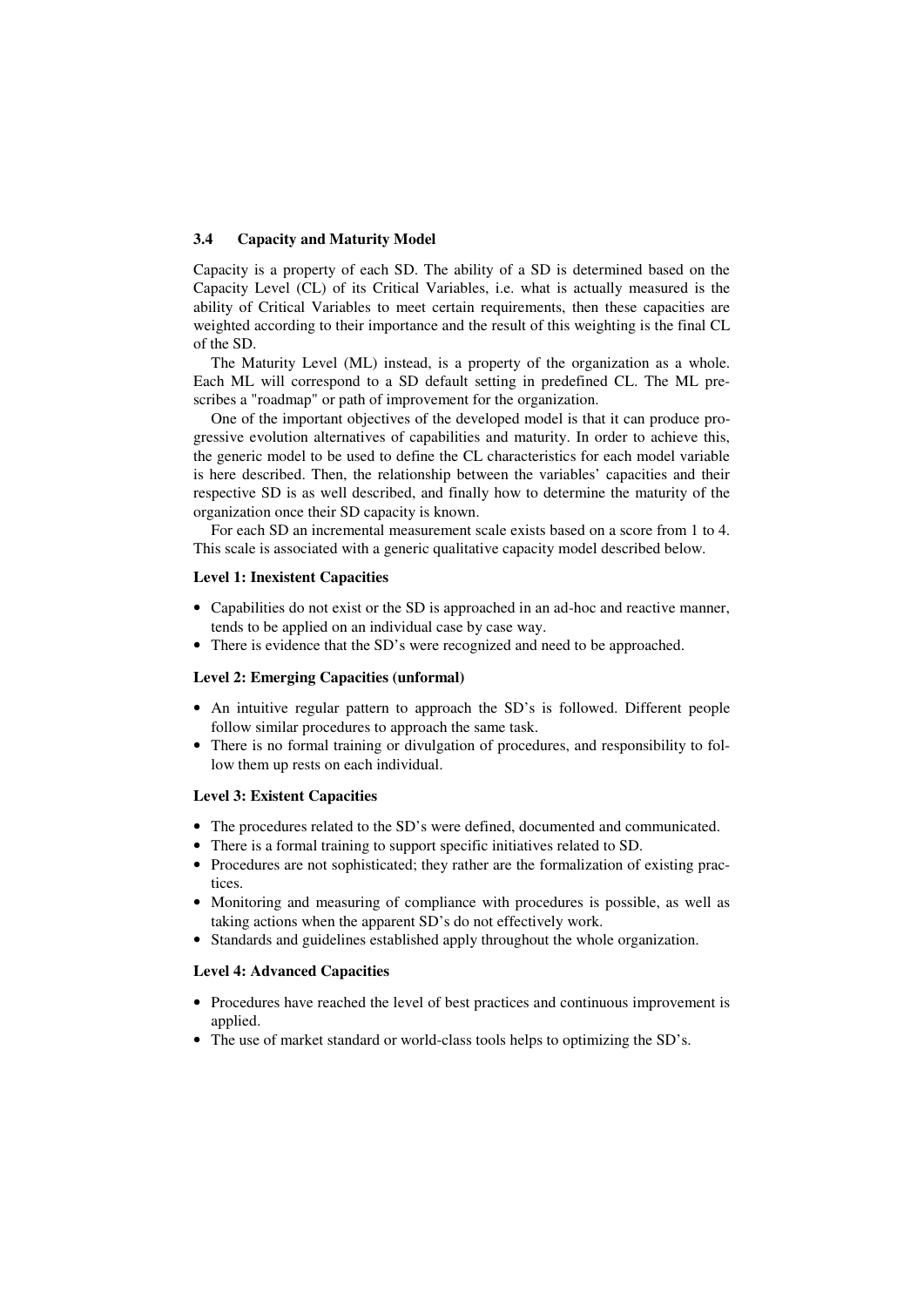#### **Relation of Variables, Capacities and SD**

Capacity is a property of each SD and is obtained by measuring the CL of its critical Variables  $(V_i)$ . Whereas there should be a direct relationship between both capacities it has been chosen as a calculating mechanism the arithmetic average of the SD constituent variables capacities. However, considering that for a given *Open Data* strategy or that for a level of development for a given country there are more relevant variables than others, a set of ponderers for each group of variables has been defined. Thus the CL of a SD turns out to be a weighted sum  $(w_i)$  of their constituent CL variables (Eq. 1). Table 1 show weighting values initially defined to be used in the pilot stage of the model.

$$
CL_{SD} = \sum_{i=1}^{n} (CL(V_i) \times w_i)
$$
 (Eq. 1)

| Domain          | Subdomain                                                                      | <b>Variables</b>                        | Weight |
|-----------------|--------------------------------------------------------------------------------|-----------------------------------------|--------|
| Establishment   | Strategy, Leadership                                                           | <i>Strategy</i>                         | 30%    |
| and Legal       | and Establishment                                                              | Leadership                              | 40%    |
| Perspective     |                                                                                | Establishment                           | 30%    |
|                 | Laws and                                                                       | <b>External Regulations</b>             | 20%    |
|                 | Regulations                                                                    | <b>Internal Regulations</b>             | 40%    |
|                 |                                                                                | Licenses                                | 40%    |
|                 | Management                                                                     | Training                                | 30%    |
|                 |                                                                                | Project Management                      | 30%    |
|                 |                                                                                | Performance Assessment                  | 40%    |
| Technological   | Safety and                                                                     | <b>Safety Systems</b>                   | 20%    |
| Perspective     | Availability                                                                   | Data Availability                       | 30%    |
|                 |                                                                                | Data Updating                           | 30%    |
|                 |                                                                                | Tools for Measuring the Level of Use    | 20%    |
|                 | Access                                                                         | <b>Automated Data Reading</b>           | 30%    |
|                 |                                                                                | Metadata                                | 30%    |
|                 |                                                                                | Categorization and Discovery Facilities | 20%    |
|                 |                                                                                | Use of Semantic Technologies            | 20%    |
|                 | Data Quality                                                                   | Data Format                             | 30%    |
|                 |                                                                                | Free Data                               | 25%    |
|                 |                                                                                | Primary Data                            | 25%    |
|                 |                                                                                | Data Completeness                       | 20%    |
| Citizen and     | Data Reuse<br>Open Data Developed Initiatives<br>Number of Open Data Available |                                         | 30%    |
| Entrepreneurial |                                                                                |                                         | 30%    |
| Perspective     |                                                                                | <b>Single Access Point</b>              | 20%    |
|                 |                                                                                | Data Access Measurement                 | 20%    |
|                 | Developers                                                                     | Data Gratuitousness                     | 20%    |
|                 |                                                                                | Reuse Encouragement                     | 40%    |
|                 |                                                                                | Complains and Conflicts Resolution      | 20%    |
|                 |                                                                                | <b>RISP Project Financing</b>           | 20%    |
|                 | Participation and                                                              | Participation and Collaboration Means   | 30%    |
|                 | Collaboration                                                                  | Participative Transparency              | 20%    |
|                 |                                                                                | <b>Active Listening</b>                 | 30%    |
|                 |                                                                                | Data Use Measurement (Applications)     | 20%    |

**Table 1.** SD set of variables on each domain

The ML is determined by a set of values for the SD model, as shown in Table 2. The advantage of this scheme is its flexibility since it only establishes a minimum set of SDs, important in a given ML. The remaining SDs are left to the PS criterion.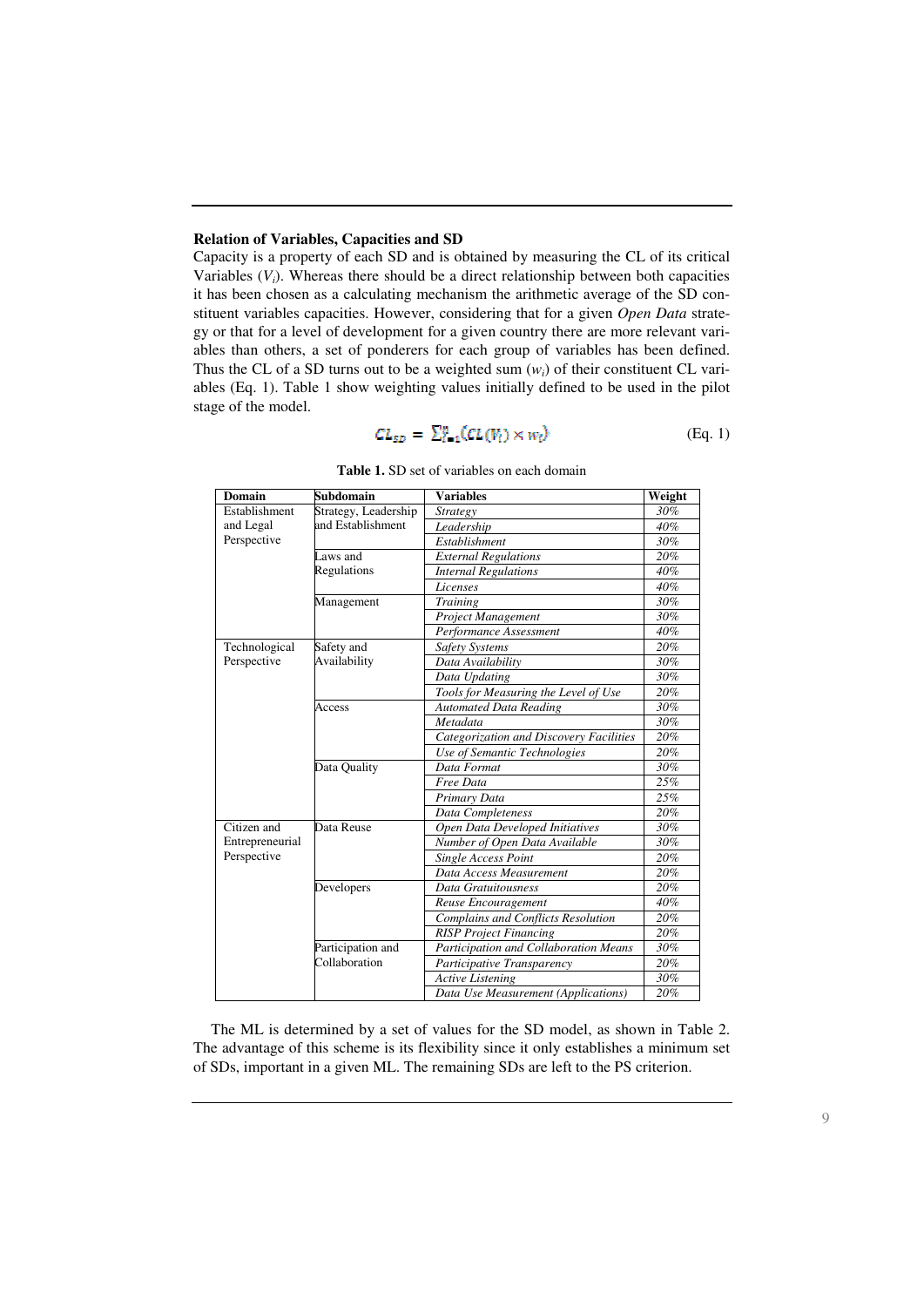| Domain          | <b>SD</b>                              | ML1 | ML <sub>2</sub> | ML <sub>3</sub> | ML4 |
|-----------------|----------------------------------------|-----|-----------------|-----------------|-----|
| Establishment   | Strategy, Leadership and Establishment |     |                 |                 |     |
| Legal<br>and    | Laws and Regulations                   |     |                 | $\mathcal{F}$   |     |
| Perspective     | Management                             |     | $\overline{c}$  | 3               |     |
| Technological   | Safety and Availability                |     |                 |                 |     |
| Perspective     | Access                                 |     | $\mathcal{L}$   | ٩               |     |
|                 | Data Quality                           |     |                 | ∍               |     |
| Citizen<br>and  | Data Reuse                             |     | ↑               | $\mathbf{3}$    |     |
| Entrepreneurial | Developers                             |     | 2               | 3               |     |
| Perspective     | Participation and Collaboration        |     | ↑               | ζ               |     |

**Table 2.** Template of organizational maturity based on a set of priority SDs

# **4 OD-MM Model Development and Validation Methodology**

The design methodology included to studying papers and published articles, study committee reports, evaluations and gray literature (see references), as well as telephone interviews, *skype* meetings and teleconferences.

The work team contacted various groups of principal stakeholders in *Open Data* for interviewing and using them as primary sources of information.

Interviews were conducted in two rounds. The first round was focused on 9 experts that had been directly or indirectly involved in the development of the Open Data projects, in the Government of Chile, Colombia and in the state of NSW in Australia. Information collected in this process was gathered, and from literature review, questions were structured for the second round of interviews. The second round of interviews was focused on 4 experts with a more extensive domain and including people with experience in the region, Latin American governments and representatives of foundations and civil society defenders of the Open Data movement.

#### **4.1 Determination of the Weight of Variables by SD**

Determination of the weight of variables must follow a methodology in which at least three experts should be involved: a government representative, a citizen representative and/or *Open Data* applications developers, and at least one *Open Data* expert independent of the first ones. The methodology used in this study consisted of 3 rounds:

- **First round**: Each expert assigns independently a weight to the variables according to their criterion within the SD. In each SD the 100% is distributed among the variables that comprise the SD.
- **Second round**: the weight of each variable proposed given by each expert in all three domains is compared. To those variables proposed by the experts with equal weight, that weight is assigned.
- **Third round**: in cases where any difference exists between proposed weights, a negotiation starts, and is repeated for each SD. For weights with no big difference between the proposed ones, the intention is to come to a consensus value. If there is no consensus, each expert justifies his proposal and relative importance in SD. Finally, if no consensus is reached, it is submitted to the opinion of an external expert whose last word will be accepted without discussion.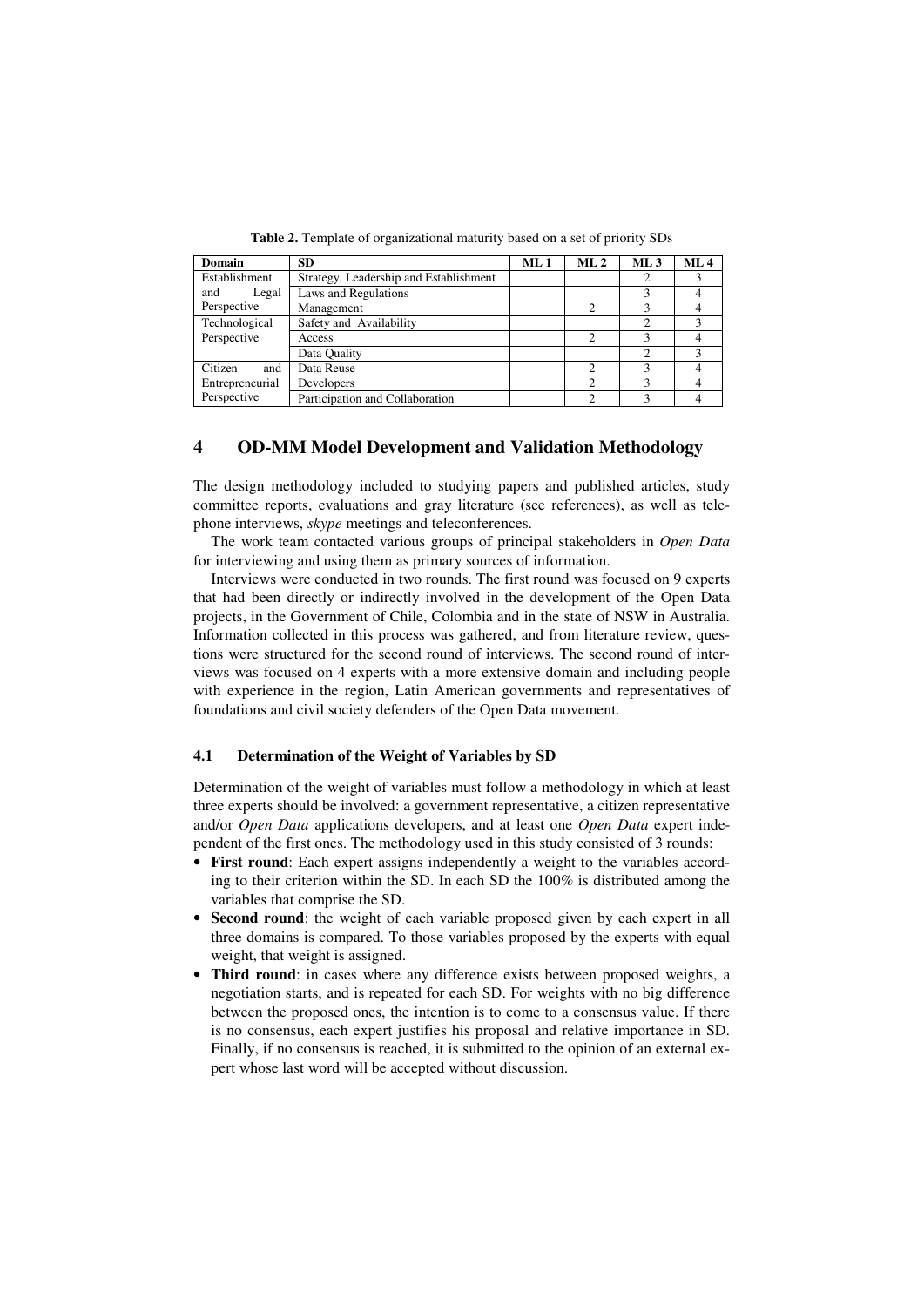#### **4.2 Validation of OD-MM Model**

To validate the OD-MM model, this was sent to various experts related with the OGD topic in Latin America. Representatives of the Government of Chile and Colombia, civil society and developers of Open Data applications made their comments which after being analyzed lead to modifying those that allowed to improving the proposal of model design to validate it.

With the validated model, in conceptual terms, a Web tool was implemented which allowed the data colletion required by the model for its validation by means of a pilot in-situ. For this reason, a methodology was established to apply this pilot. The URL of the Web tool is http://odmm.inf.santiago.usm.cl/ (interface in Spanish).

For application of the pilot, experts from Chile, Colombia, Dominican Republic and El Salvador were contacted. In these countries a sample of 10 public institutions were selected, based on previously defined criteria. Results of the pilot will be reported in a future publication, which for space availability reasons are not possible to describe in this article.

# **5 Conclusions**

A model was designed to properly meet specificities of the public sector at a regional level, being a frame of reference to identify the areas that support the OGD strategy, based on OGD international best practices.

The resulting model incorporates a hierarchical structure according to the relevance of the analyzed domain. The structure includes 3 domains, 9 sub-domains and 33 variables. This structure helps to a better adjusting to the diverse reality of PS in their preparation for joining the Open Government.

This model distinguishes between capacity, as a characteristic of a SD, and maturity as the organization's property as a whole. The capacities of variables contribute in a weighted manner to the SD capacity generating another adaptability element.

Domains on which the ML of capabilities in each PS is established, enables a continuous improvement and, therefore, a continuous progress towards higher levels of maturity of each organization. For space limitations, it was not possible to show the roadmap generation in this article.

Consequently, given the adjustability attributes and incorporation of a cycle of continuous improvement to which the grounds of the model are closely related to elements considered as the best international practices, we believe that the implementation of the model at a regional level will be a powerful diagnosis tool for Open Data.

**Acknowledgement.** The authors would like to thank Cristian Torres and Gonzalo Valdés for their work in the project. This work was partially supported by the grants DGIP 241142, International Development Research Center (IRDC/CDRI) with the collaboration of Inter-american Organization for Higher Education (OUI).